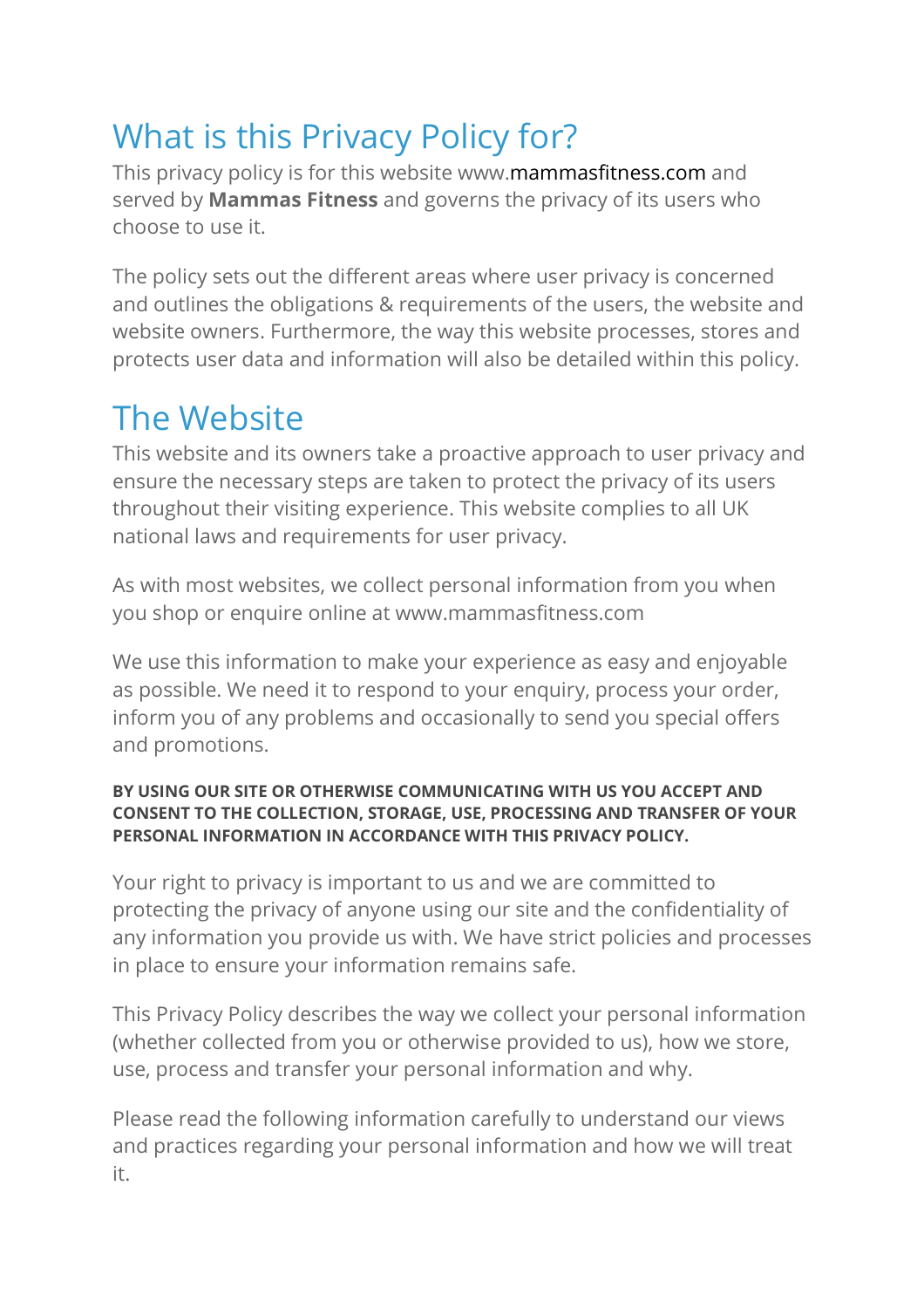In this Privacy Policy, "Mammas Fitness" "we", "us" and "our" means Mammas Fitness. If you provide us with personal information via or through using our website, www.mammasfitness.com ("our site") or by otherwise communicating with us, we will act as the 'data controller' of your personal information. Under the Data Protection Act 1998, the 'data controller' is responsible for ensuring that your personal information is lawfully and properly processed. Call us 07795 248864 to speak to the Privacy Officer.

# Your Rights

You have the right to be informed how we process your data and what details we may hold about you. We never keep any payment data as our site is secure. We never sell any address details to any 3rd party. The only information we have is if you have placed an order with us or made an enquiry with us, it is on our system which is not accessed by any 3rd party. We do not use any automatic decision making or processing. We are obliged to correct, update and erase your details at your request. You have the right to suppress the processing by us of your personal data.

### INFORMATION WE MAY COLLECT FROM YOU

- Your name so we know what to call you
- Email address so we can email your order confirmations, class details, offers etc. You can unsubscribe at any time by contacting us on the details at the bottom of this policy. Please allow 10 days for you request to be updated across all our systems.
- Delivery address an obvious one
- Telephone number we'll only call if we have a problem with your order or to talk to you about your enquiry
- Paypal details we only ask for these when you place an order
- Mobile number so we can text or call you with details about your orders or where we have a question
- Details of your current and past health so that we can provide a safe and effective exercise session. These will be shared with your instructor.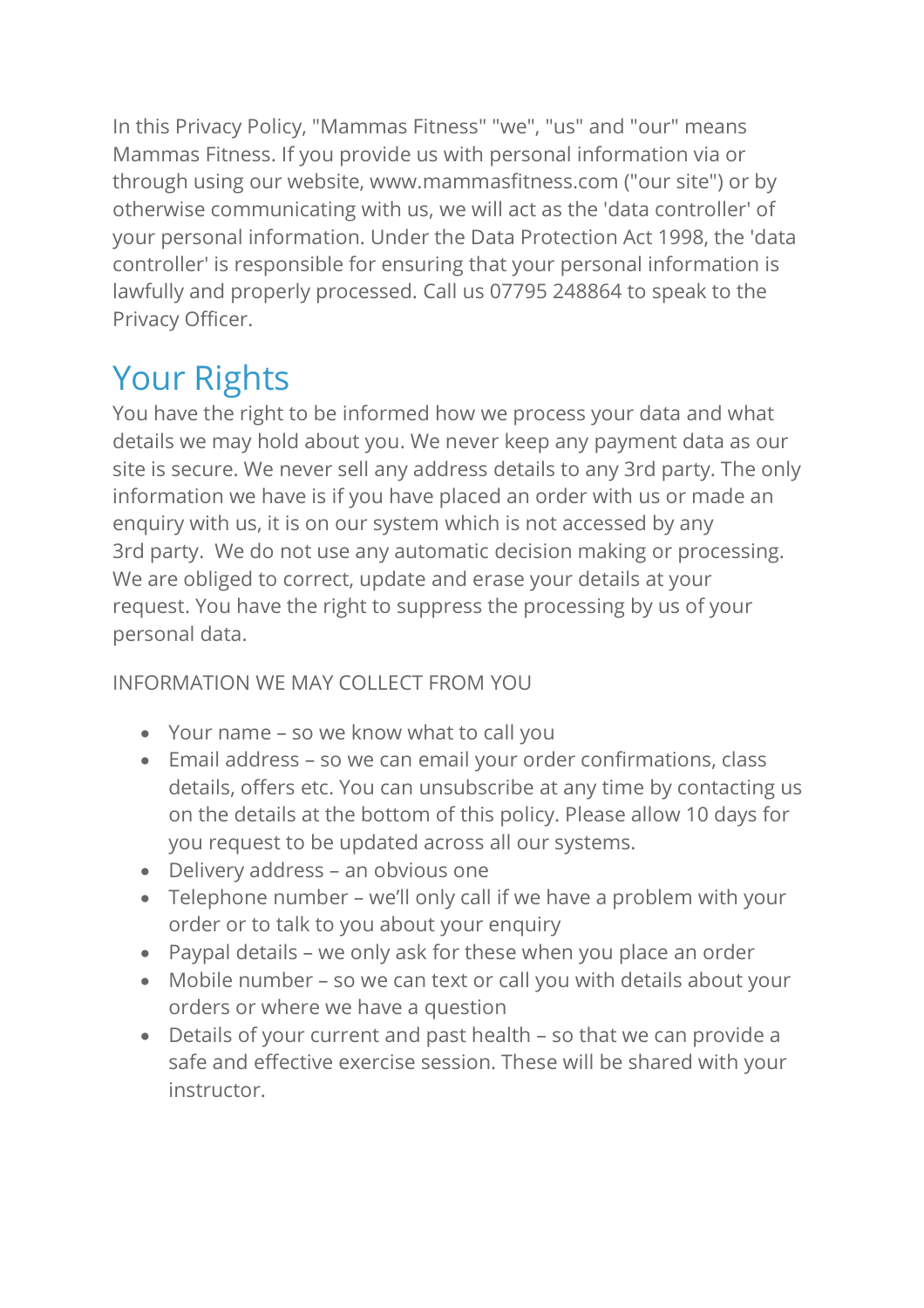# Use of Cookies

Our website uses cookies to distinguish you from other users of our site. This includes third-party cookies. These third-party cookies help us to provide you with a good experience when you browse our site, to process and analyse your navigation and use of our site and to allow us to improve our site and the services we offer to our customers/potential customers. For detailed information on the cookies we use and the purposes for which we use them, please read our Cookie Policy.

Paying for products purchased via our site. If you use our site to purchase products from us via the online shop on our site payment is made via Paypal. PayPal is a secure online payment gateway operated by PayPal (Europe) S.a.r.l. et Cie, S.C.A. Click here to read more about PayPal's use and processing of your data:

https://www.paypal.com/uk/webapps/mpp/ua/privacy-full.

This website uses tracking software to monitor its visitors to better understand how they use it. This software is provided by Google Analytics which uses cookies to track visitor usage. The software will save a cookie to your computer's hard drive in order to track and monitor your engagement and usage of the website, but will not store, save or collect personal information. You can read Google's privacy policy here for further information http://www.google.com/privacy.html .

Other cookies may be stored to your computer's hard drive by external vendors when this website uses referral programs, sponsored links or adverts. Such cookies are used for conversion and referral tracking and typically expire after 30 days, though some may take longer. No personal information is stored, saved or collected.

# Contact & Communication

Users contacting this website and/or its owners do so at their own discretion and provide any such personal details requested at their own risk. Your personal information is kept private and stored securely until a time it is no longer required or has no use, as detailed in the Data Protection Act 1998. Every effort has been made to ensure a safe and secure form to email submission process but advise users using such form to email processes that they do so at their own risk.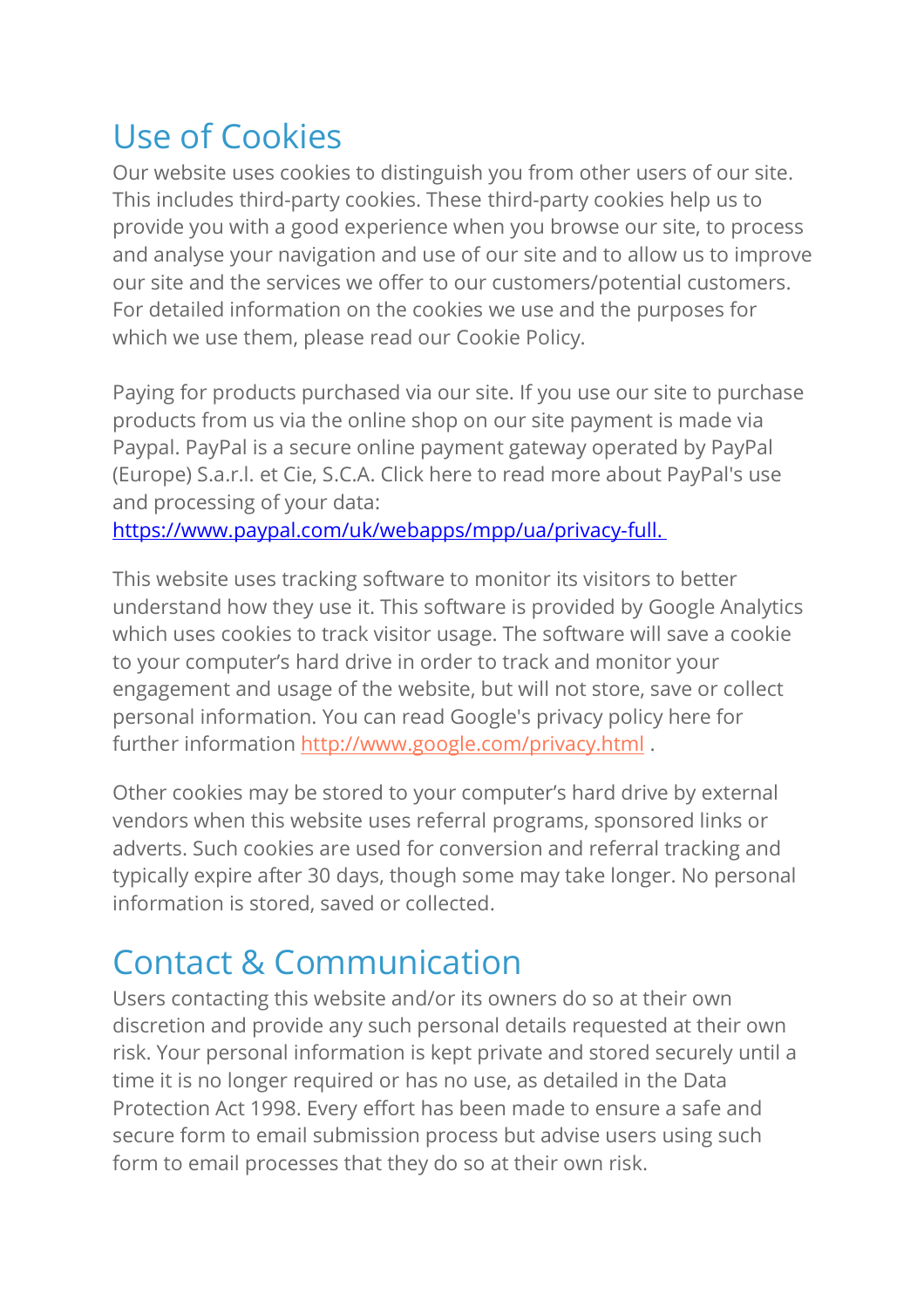This website and its owners use any information submitted to provide you with further information about the products / services they offer or to assist you in answering any questions or queries you may have submitted. This includes using your details to subscribe you to any email newsletter program the website operates but only if this was made clear to you and your express permission was granted when submitting any form to email process. Or whereby you the consumer have previously purchased from or enquired about purchasing from the company a product or service that the email newsletter relates to. This is by no means an entire list of your user rights in regard to receiving email marketing material. Your details are not passed on to any third parties.

### Data over the internet

We are not responsible for any damages which you, or others, may suffer as a result of the loss of confidentiality of such information unless this is due to our negligence or wilful default. We take every precaution to protect your information. To this end all personal information stored by us is kept on a server in a secure environment. Only employees, our partners and any sub-contractors who need the information to perform a specific job are granted access to personally identifiable information.

#### **How you can help us protect your information**

Please keep in mind that whenever you voluntarily disclose personal information online in non-protected environments - for example on message boards, through email, or in chat areas - that information can be collected and used by others. In short, if you post personal information online that is accessible to the public, you may receive unsolicited messages from other parties in return.

Also, remember to close your browser window when you have finished on the site. This is to ensure that others cannot access your personal information and correspondence if you share a computer with someone else or are using a computer in a public place like a library or Internet café. We cannot ensure or warrant the security of any information you transmit to us, and you do so at your own risk.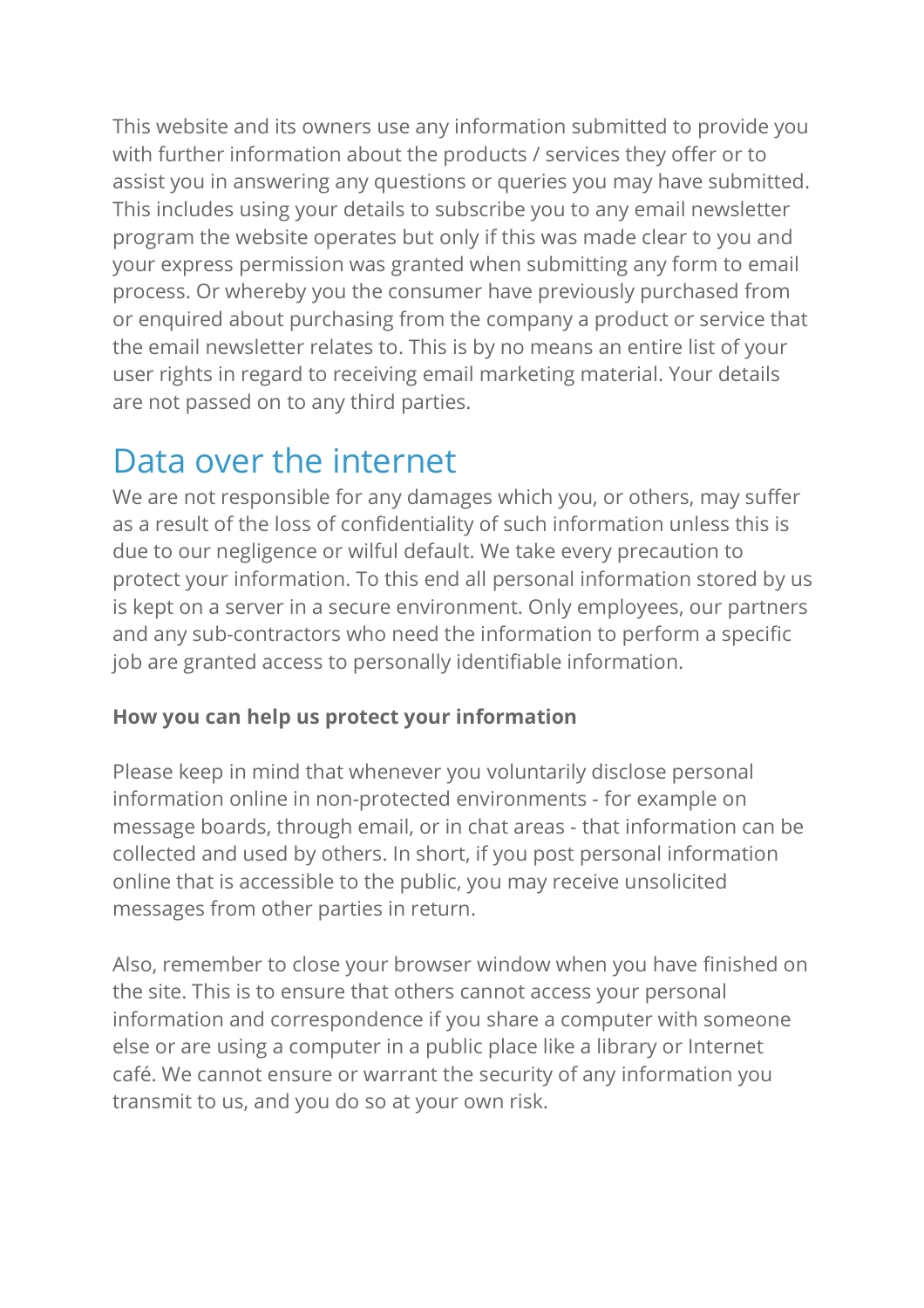Once we receive your transmission, we make our best effort to ensure its security on our systems. Further Information If you have questions about your personal data or our privacy policy or wish to learn more about what information we hold about you, please contact us on 07795 248864. Email us: info@mammasfitness.com

### Data deletion and correction

You have the right to erasure of your data under specific circumstances. A request for your personal data to be deleted must be submitted in writing to the contact details provided in this policy. We will correct your data without a delay - please contact us using contact details above.

### Email Newsletter

This website operates an email newsletter program, used to inform subscribers about products and services supplied by this website. Users can subscribe through an online automated process should they wish to do so but do so at their own discretion. Some subscriptions may be manually processed through prior written agreement with the user.

Subscriptions are taken in compliance with UK Spam Laws detailed in the Privacy and Electronic Communications Regulations 2003. All personal details relating to subscriptions are held securely and in accordance with the Data Protection Act 1998. No personal details are passed on to third parties nor shared with companies / people outside of the company that operates this website. Under the Data Protection Act 1998 you may request a copy of personal information held about you by this website's email newsletter program. A small fee will be payable. If you would like a copy of the information held on you please write to the business address at the bottom of this policy.

Email marketing campaigns published by this website or its owners may contain tracking facilities within the actual email. Subscriber activity is tracked and stored in a database for future analysis and evaluation. Such tracked activity may include; the opening of emails, forwarding of emails, the clicking of links within the email content, times, dates and frequency of activity [this is by no far a comprehensive list].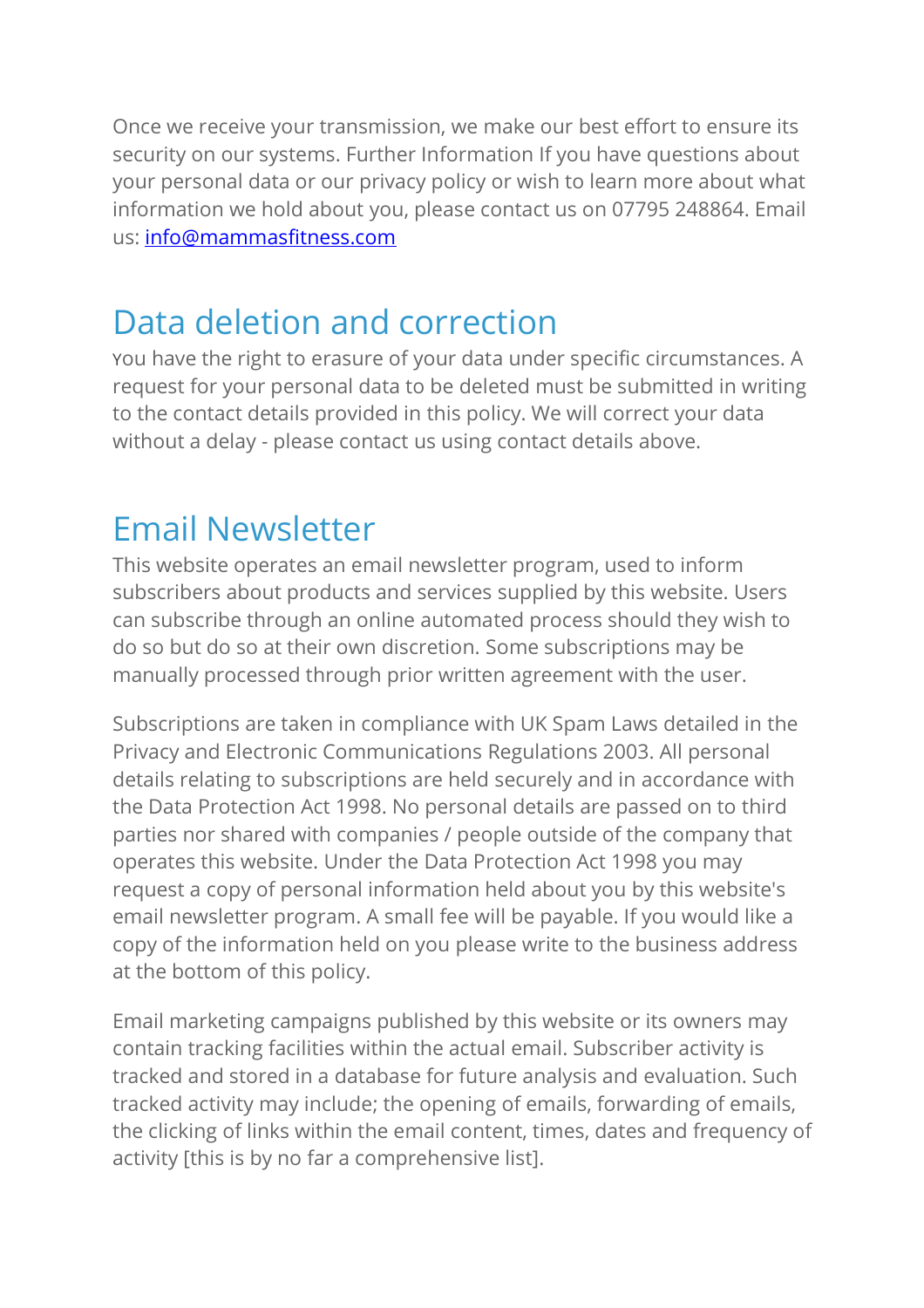This information is used to refine future email campaigns and supply the user with more relevant content based around their activity.

In compliance with UK Spam Laws and the Privacy and Electronic Communications Regulations 2003 subscribers are given the opportunity to un-subscribe at any time through an automated system. This process is detailed at the footer of each email campaign. If an automated unsubscription system is unavailable clear instructions on how to unsubscribe will by detailed instead.

### External Links

Although this website only looks to include quality, safe and relevant external links, users are advised adopt a policy of caution before clicking any external web links mentioned throughout this website.

The owners of this website cannot guarantee or verify the contents of any externally linked website despite their best efforts. Users should therefore note they click on external links at their own risk and this website and its owners cannot be held liable for any damages or implications caused by visiting any external links mentioned.

# Adverts and Sponsored Links

This website may contain sponsored links and adverts. These will typically be served through our advertising partners, to whom may have detailed privacy policies relating directly to the adverts they serve.

Clicking on any such adverts will send you to the advertiser's website through a referral program which may use cookies and will track the number of referrals sent from this website. This may include the use of cookies which may in turn be saved on your computer's hard drive. Users should therefore note they click on sponsored external links at their own risk and this website and its owners cannot be held liable for any damages or implications caused by visiting any external links mentioned.

# Social Media Platforms

Communication, engagement and actions taken through external social media platforms that this website and its owners participate on are